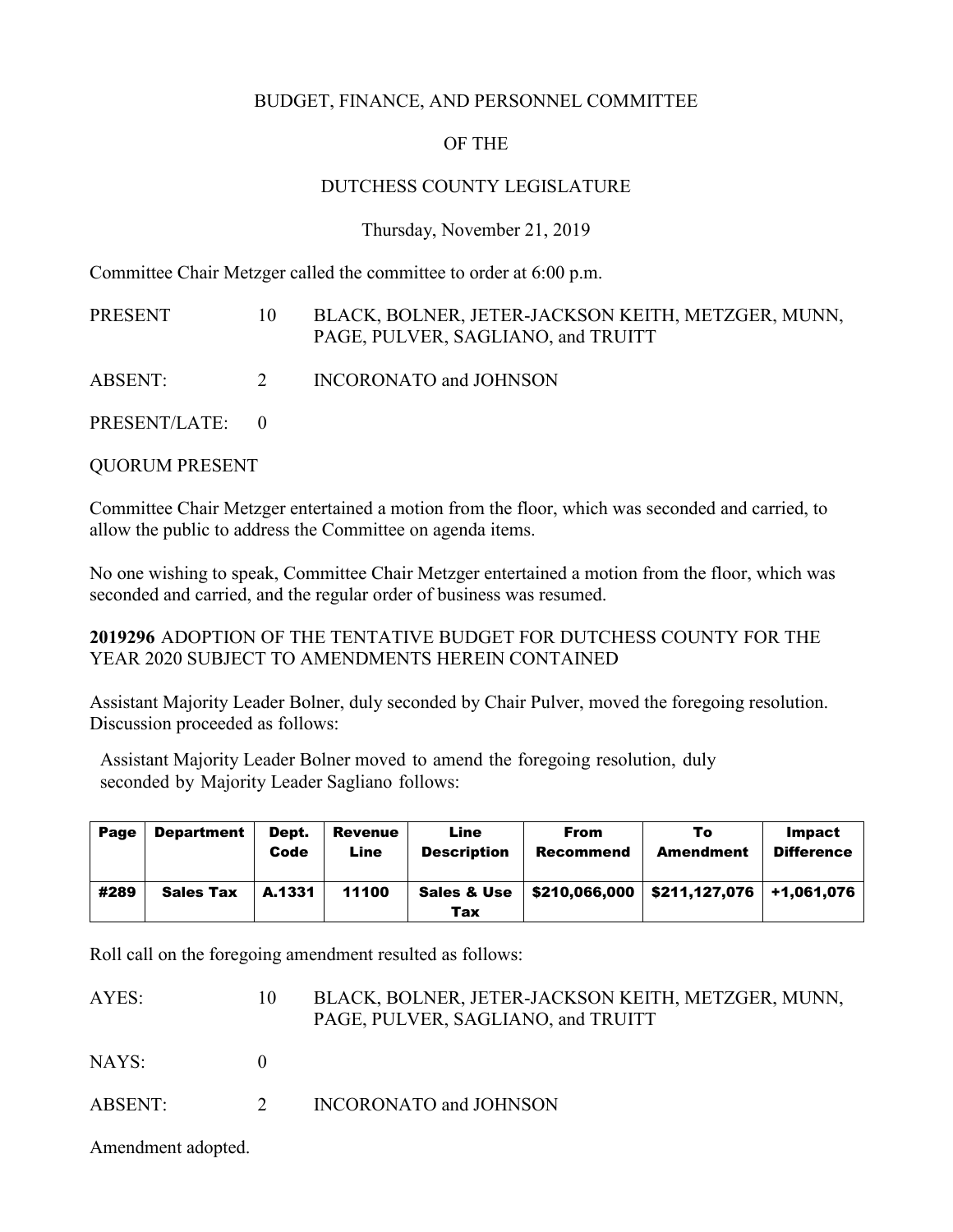Assistant Majority Leader Bolner moved to amend the foregoing resolution, duly seconded by Majority Leader Sagliano follows:

| Page | <b>Department</b>                      | Dept.<br>Code | Approp<br>Line | Line<br><b>Description</b>                                | <b>From</b><br><b>Recommend</b> | To<br><b>Amendment</b> | <b>Impact</b><br><b>Difference</b> |
|------|----------------------------------------|---------------|----------------|-----------------------------------------------------------|---------------------------------|------------------------|------------------------------------|
| #293 | <b>Distribution</b><br>of Sales<br>Tax | A.1985        | 4442.5899      | <b>Municipalities</b><br><b>Sales Tax</b><br><b>Share</b> | \$33.097.140                    | \$33,292,857           | +195.717                           |

Roll call on the foregoing amendment resulted as follows:

| AYES:   | $10^{\circ}$             | BLACK, BOLNER, JETER-JACKSON KEITH, METZGER, MUNN,<br>PAGE, PULVER, SAGLIANO, and TRUITT |
|---------|--------------------------|------------------------------------------------------------------------------------------|
| NAYS: \ |                          |                                                                                          |
| ABSENT: | $\overline{\mathcal{Z}}$ | INCORONATO and JOHNSON                                                                   |

Amendment adopted.

Majority Leader Sagliano moved to amend the foregoing resolution, duly seconded by Assistant Majority Leader Bolner follows:

| Page | <b>Department</b>              | Dept.<br>Code | Approp<br>Line | Line<br><b>Description</b> | <b>From</b><br>Recommend | To<br>Amendment | Impact<br><b>Difference</b> |
|------|--------------------------------|---------------|----------------|----------------------------|--------------------------|-----------------|-----------------------------|
| #666 | <b>Office for</b><br>the Aging | A.6772.50     | 4424           | <b>Home Care</b>           | \$750.00                 | \$770,000       | +20.000                     |

Roll call on the foregoing amendment resulted as follows:

AYES: 10 BLACK, BOLNER, JETER-JACKSON KEITH, METZGER, MUNN, PAGE, PULVER, SAGLIANO, and TRUITT

NAYS: 0

ABSENT: 2 INCORONATO and JOHNSON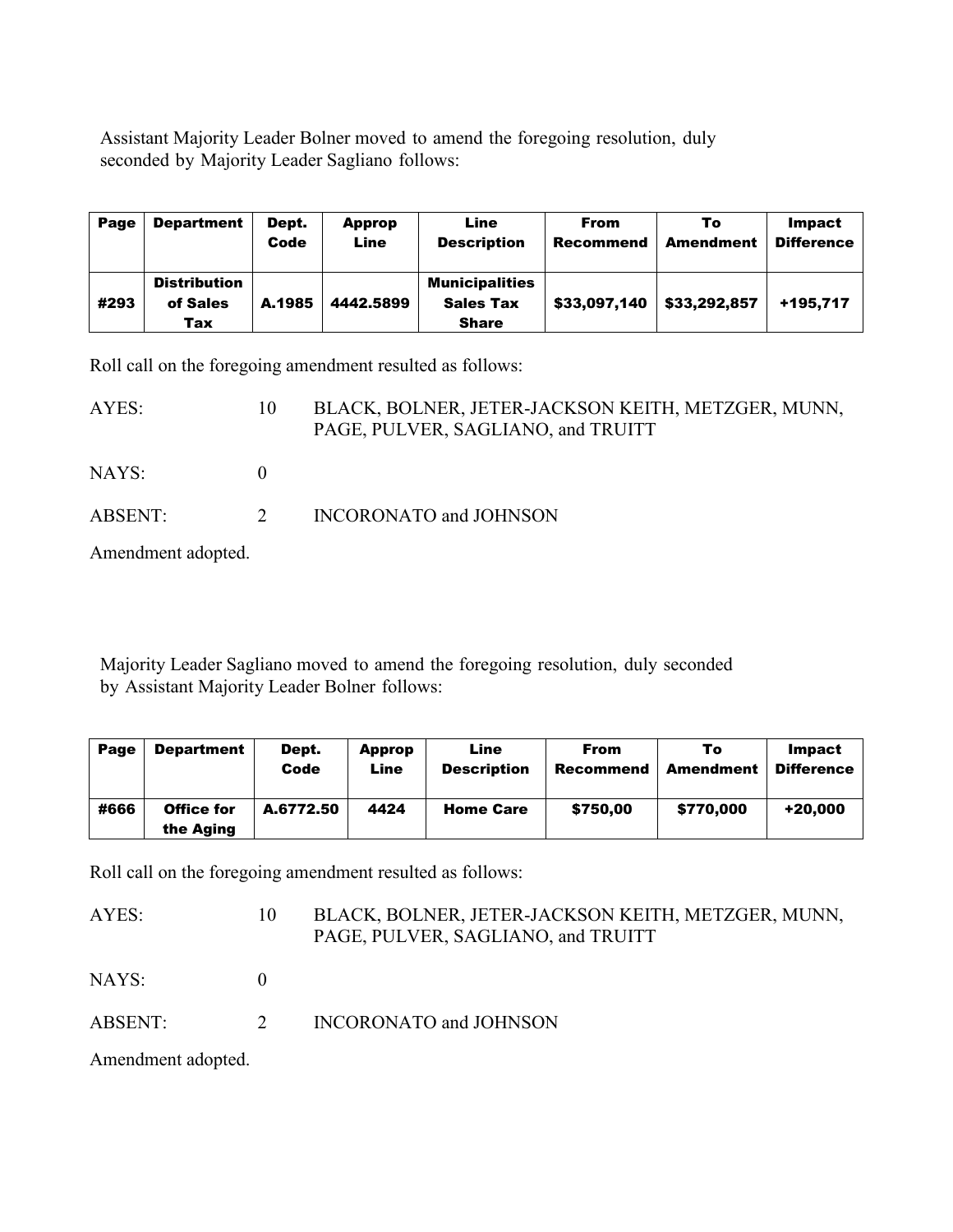Majority Leader Sagliano moved to amend the foregoing resolution, duly seconded by Assistant Majority Leader Bolner follows:

| Page | <b>Department</b>              | Dept.<br>Code | <b>Revenue</b><br>Line | Line<br><b>Description</b>                                           | <b>From</b><br><b>Recommend</b> | То<br><b>Amendment</b> | Impact<br><b>Difference</b> |
|------|--------------------------------|---------------|------------------------|----------------------------------------------------------------------|---------------------------------|------------------------|-----------------------------|
| #666 | <b>Office for</b><br>the Aging | A.6772.50     | 37720.27               | <b>Programs</b><br>for the<br>Aging-<br><b>Unmet</b><br><b>Needs</b> | \$2,600                         | \$22,600               | +20,000                     |

Roll call on the foregoing amendment resulted as follows:

| AYES:   | 10             | BLACK, BOLNER, JETER-JACKSON KEITH, METZGER, MUNN,<br>PAGE, PULVER, SAGLIANO, and TRUITT |
|---------|----------------|------------------------------------------------------------------------------------------|
| NAYS: \ |                |                                                                                          |
| ABSENT: | $\overline{2}$ | INCORONATO and JOHNSON                                                                   |

Amendment adopted.

Majority Leader Sagliano moved to amend the foregoing resolution, duly seconded by Assistant Minority Leader Munn follows:

| Page | <b>Department</b>                                     | Dept.<br>Code | Approp<br>Line | Line<br><b>Description</b>    | From<br><b>Recommend</b> | То<br><b>Amendment</b> | Impact<br><b>Difference</b> |
|------|-------------------------------------------------------|---------------|----------------|-------------------------------|--------------------------|------------------------|-----------------------------|
| #260 | Contingency<br>and<br><b>Vacancy</b><br><b>Factor</b> | A.1990        | 4007           | General<br><b>Contingency</b> | \$1,000,000              |                        | +247,636                    |

Roll call on the foregoing amendment resulted as follows:

AYES: 10 BLACK, BOLNER, JETER-JACKSON KEITH, METZGER, MUNN, PAGE, PULVER, SAGLIANO, and TRUITT

NAYS: 0

ABSENT: 2 INCORONATO and JOHNSON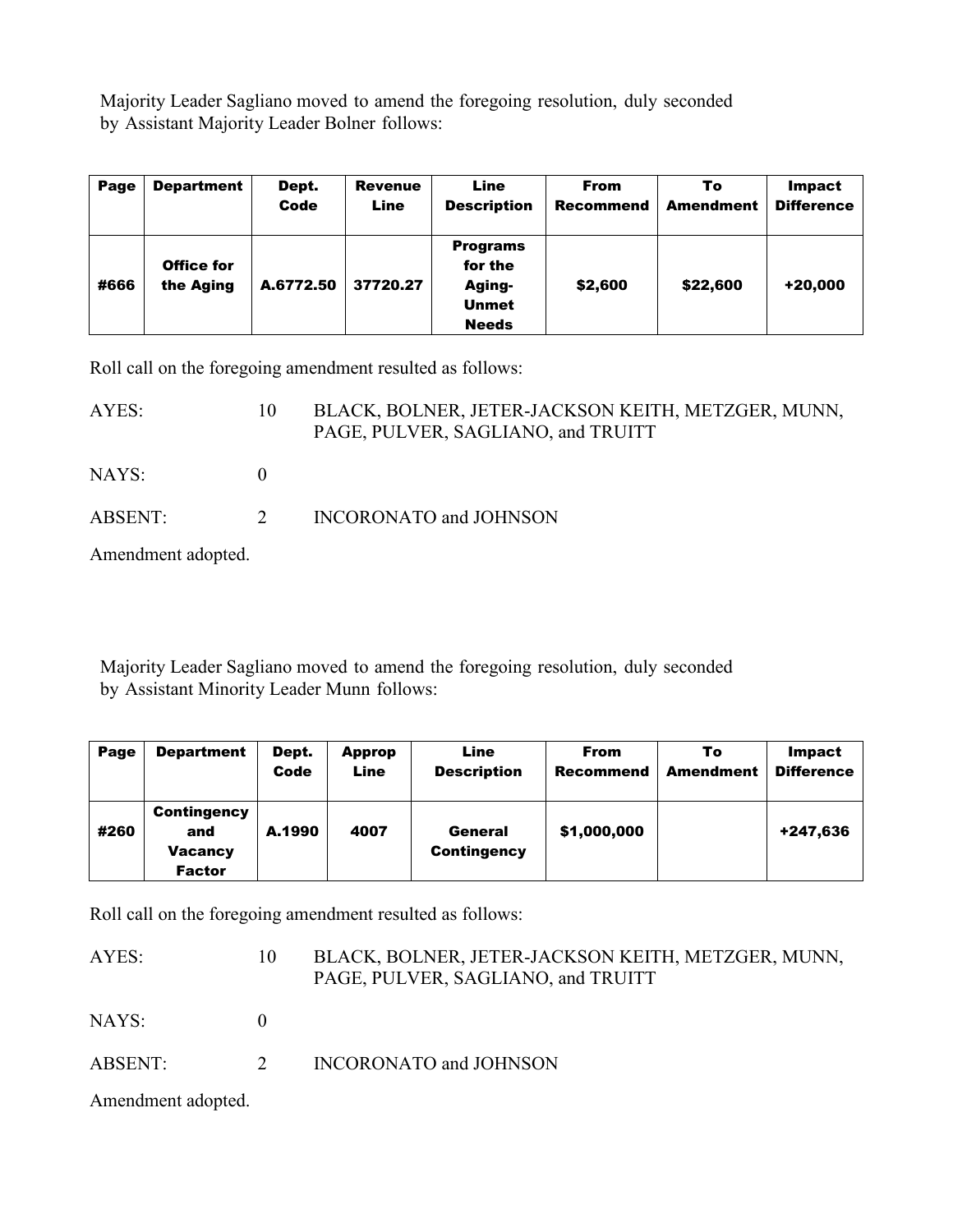Chair Pulver moved to amend the foregoing resolution, duly seconded by Minority Leader Black follows:

| Page | <b>Department</b>                           | Dept.<br>Code | Approp<br>Line | Line<br><b>Description</b>                               | <b>From</b><br><b>Recommend</b> | То<br><b>Amendment</b> | <b>Impact</b><br><b>Difference</b> |
|------|---------------------------------------------|---------------|----------------|----------------------------------------------------------|---------------------------------|------------------------|------------------------------------|
| #765 | <b>Planning &amp;</b><br><b>Development</b> | A.8020        | 4413           | <b>Competitive</b><br><b>Grant Program</b>               | \$1,000,000                     | \$1,050,000            | +50,000                            |
| #766 | <b>Planning &amp;</b><br><b>Development</b> | A.8020        | 4414           | <b>Shared</b><br><b>Services Grant</b><br><b>Program</b> | \$1,000,000                     | \$1,100,000            | +100,00                            |

Roll call on the foregoing amendment resulted as follows:

| AYES:   | 10       | BLACK, BOLNER, JETER-JACKSON KEITH, METZGER, MUNN,<br>PAGE, PULVER, SAGLIANO, and TRUITT |
|---------|----------|------------------------------------------------------------------------------------------|
| NAYS: \ |          |                                                                                          |
| ABSENT: | $\gamma$ | INCORONATO and JOHNSON                                                                   |

Amendment adopted.

Legislator Truitt moved to amend the foregoing resolution, duly seconded by Assistant Majority Leader Bolner follows:

| Page | <b>Department</b>                                           | Dept.<br>Code | Approp<br>Line | Line<br><b>Description</b>                                             | <b>From</b><br><b>Recommend</b> | То<br><b>Amendment</b> | Impact<br><b>Difference</b> |
|------|-------------------------------------------------------------|---------------|----------------|------------------------------------------------------------------------|---------------------------------|------------------------|-----------------------------|
| #566 | DBCH-<br><b>Veterans</b><br><b>Service</b><br><b>Agency</b> | A.6510        | 4400.4423      | Contract<br><b>Agencies-</b><br><b>Mental Health</b><br><b>America</b> | \$100,000                       | \$150,000              | +50,000                     |

Roll call on the foregoing amendment resulted as follows:

AYES: 10 BLACK, BOLNER, JETER-JACKSON KEITH, METZGER, MUNN, PAGE, PULVER, SAGLIANO, and TRUITT

NAYS: 0

ABSENT: 2 INCORONATO and JOHNSON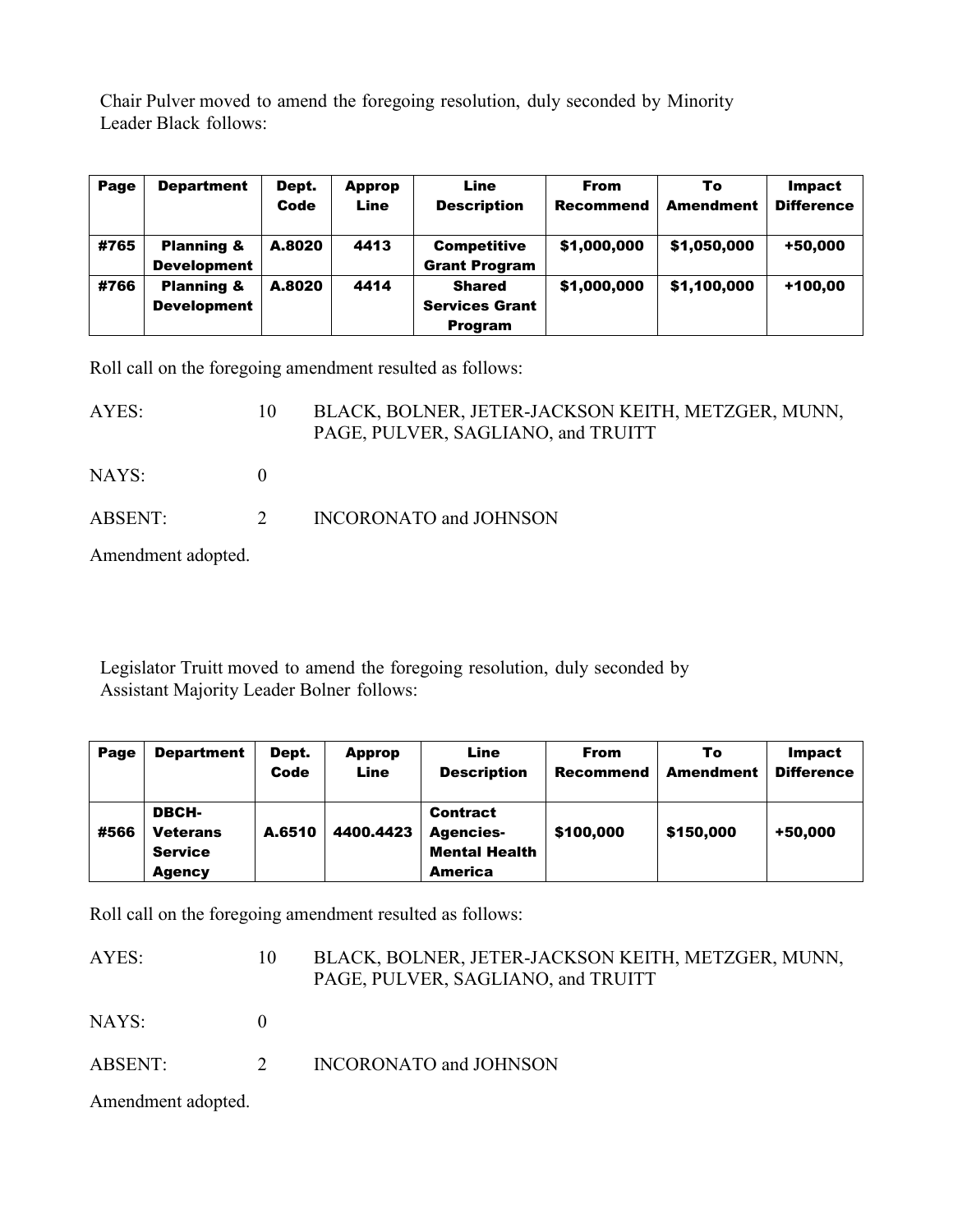Legislator Truitt moved to amend the foregoing resolution, duly seconded by Assistant Majority Leader Bolner follows:

| Page | <b>Department</b>                            | Dept.<br>Code | Approp<br>Line | Line<br><b>Description</b>         | <b>From</b><br>Recommend | То<br><b>Amendment</b> | Impact<br><b>Difference</b> |
|------|----------------------------------------------|---------------|----------------|------------------------------------|--------------------------|------------------------|-----------------------------|
| #553 | DBCH-<br><b>Diversion</b><br><b>Programs</b> | A.4320.46     | 4653           | <b>Public Info</b><br>and Services | \$0                      | \$20,000               | +20,000                     |

Roll call on the foregoing amendment resulted as follows:

| AYES:              | 10             | BLACK, BOLNER, JETER-JACKSON KEITH, METZGER, MUNN,<br>PAGE, PULVER, SAGLIANO, and TRUITT |
|--------------------|----------------|------------------------------------------------------------------------------------------|
| NAYS:              |                |                                                                                          |
| ABSENT:            | 2 <sup>1</sup> | <b>INCORONATO and JOHNSON</b>                                                            |
| Amendment adopted. |                |                                                                                          |

Legislator Keith moved to amend the foregoing resolution, duly seconded by Legislator Truitt follows:

| Page | <b>Department</b> | Dept.  | <b>Approp</b> | Line                 | <b>From</b>      | To          | <b>Impact</b>     |  |
|------|-------------------|--------|---------------|----------------------|------------------|-------------|-------------------|--|
|      |                   | Code   | Line          | <b>Description</b>   | <b>Recommend</b> | Amendment   | <b>Difference</b> |  |
|      | County            |        |               | <b>Positions-</b>    |                  |             |                   |  |
| #212 | <b>Attorney</b>   | A.1420 | 1010          | #4162                | \$1,993,375      | \$1,923,489 | (69, 886)         |  |
|      | County            |        |               | <b>Pymts to Soc</b>  |                  |             |                   |  |
| #212 | <b>Attorney</b>   | A.1420 | 8200          | <b>Sec</b>           | \$149,852        | \$144,505   | (5, 347)          |  |
|      | County            |        |               | <b>Hospital, Med</b> |                  |             |                   |  |
| #212 | <b>Attorney</b>   | A.1420 | 8400          | & Surg Ins           | \$420,428        | \$405,722   | (14,706)          |  |
|      | County            |        |               | <b>Optical</b>       |                  |             |                   |  |
| #212 | <b>Attorney</b>   | A.1420 | 8450          | <b>Insurance</b>     | \$4,899          | \$4,706     | (193)             |  |
|      | County            |        |               | <b>Dental</b>        |                  |             |                   |  |
| #212 | <b>Attorney</b>   | A.1420 | 8500          | Insurance            | \$29,214         | \$28,002    | (1,212)           |  |

Roll call on the foregoing amendment resulted as follows:

| AYES:   | BLACK, BOLNER, JETER-JACKSON KEITH, METZGER, MUNN,<br>PAGE, PULVER, SAGLIANO, and TRUITT |
|---------|------------------------------------------------------------------------------------------|
| NAYS:   |                                                                                          |
| ABSENT: | <b>INCORONATO and JOHNSON</b>                                                            |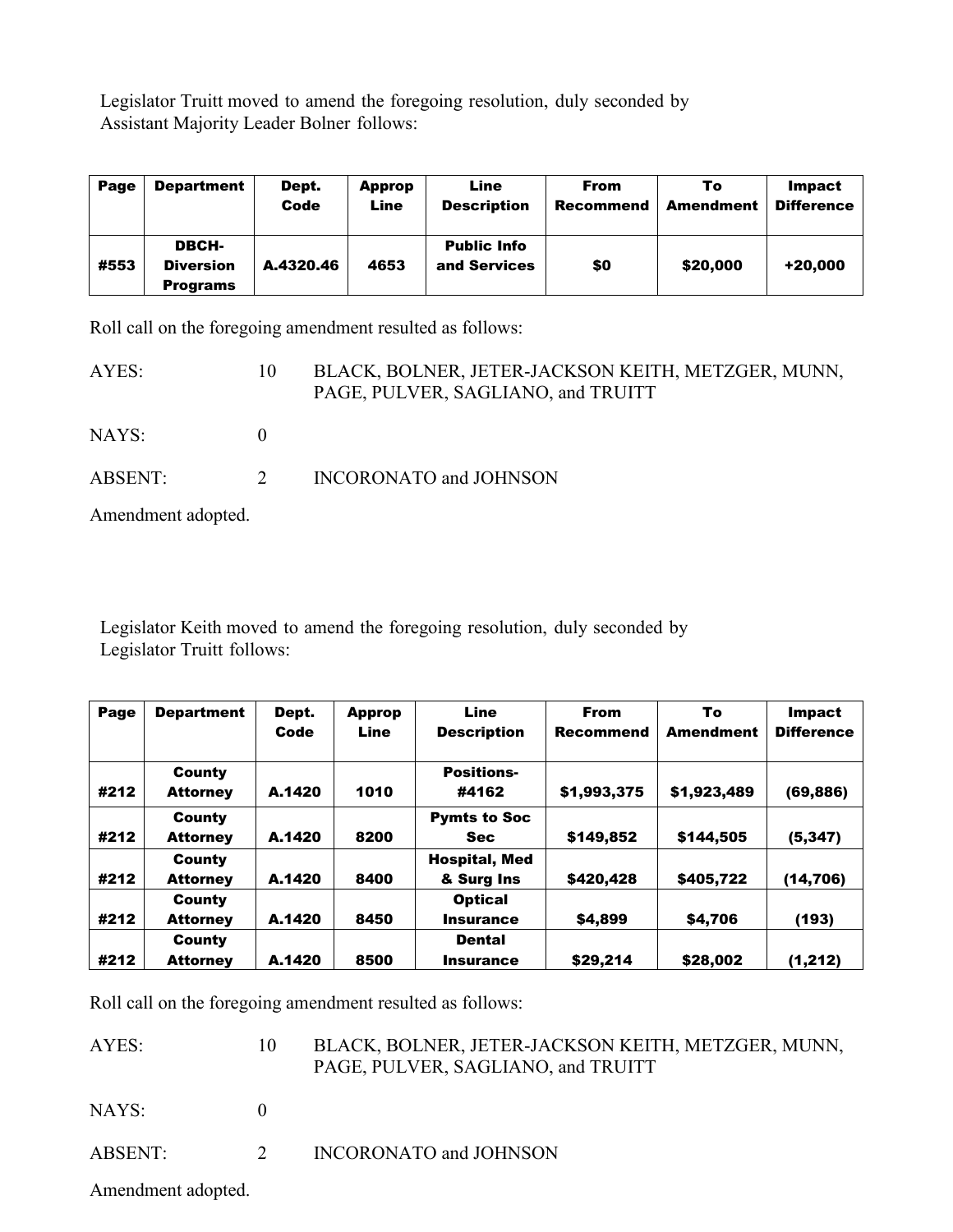Legislator Jeter-Jackson moved to amend the foregoing resolution, duly seconded by Assistant Majority Leader Bolner follows:

| Page | <b>Department</b>                           | Dept.<br>Code | Approp<br>Line | Line<br><b>Description</b>                    | <b>From</b><br><b>Recommend</b> | То<br><b>Amendment</b> | Impact<br><b>Difference</b> |  |
|------|---------------------------------------------|---------------|----------------|-----------------------------------------------|---------------------------------|------------------------|-----------------------------|--|
| #765 | <b>Planning &amp;</b><br><b>Development</b> | A.8020        | 4413           | <b>Competitive</b><br>Grant<br><b>Program</b> | \$1,000,000                     | \$1,300,000            | +300,000                    |  |

Roll call on the foregoing amendment resulted as follows:

| AYES:   | $\mathbf{10}$ | BLACK, BOLNER, JETER-JACKSON KEITH, METZGER, MUNN,<br>PAGE, PULVER, SAGLIANO, and TRUITT |
|---------|---------------|------------------------------------------------------------------------------------------|
| NAYS:   |               |                                                                                          |
| ABSENT: | $\mathcal{P}$ | <b>INCORONATO and JOHNSON</b>                                                            |

Amendment adopted.

Legislator Keith moved to amend the foregoing resolution, duly seconded by Legislator Truitt follows:

| Page | <b>Department</b> | Dept. Code | <b>Approp</b> | Line                                      | <b>From</b>      | To               | Impact            |
|------|-------------------|------------|---------------|-------------------------------------------|------------------|------------------|-------------------|
|      |                   |            | Line          | <b>Description</b>                        | <b>Recommend</b> | <b>Amendment</b> | <b>Difference</b> |
| #435 | <b>Sheriff</b>    | A.3110.25  | 1010          | <b>Positions-</b><br>#4056,<br>#4057      | \$10,568,063     | \$10,616,510     | +48,447           |
| #435 | <b>Sheriff</b>    | A.3110.25  | 8200          | <b>Pymts to</b><br>Soc Sec                | \$807,522        | \$811,229        | +3,707            |
| #435 | <b>Sheriff</b>    | A.3110.25  | 8400          | Hospital,<br><b>Med &amp; Surg</b><br>Ins | \$2,212,415      | \$2,223,120      | +10,705           |
| #435 | <b>Sheriff</b>    | A.3110.25  | 8500          | <b>Dental</b><br><b>Insurance</b>         | \$150,448        | \$151,656        | $+1,208$          |

Roll call on the foregoing amendment resulted as follows:

| AYES:   | 10            | BLACK, BOLNER, JETER-JACKSON KEITH, METZGER, MUNN,<br>PAGE, PULVER, SAGLIANO, and TRUITT |
|---------|---------------|------------------------------------------------------------------------------------------|
| NAYS: \ |               |                                                                                          |
| ABSENT: | $\mathcal{D}$ | <b>INCORONATO and JOHNSON</b>                                                            |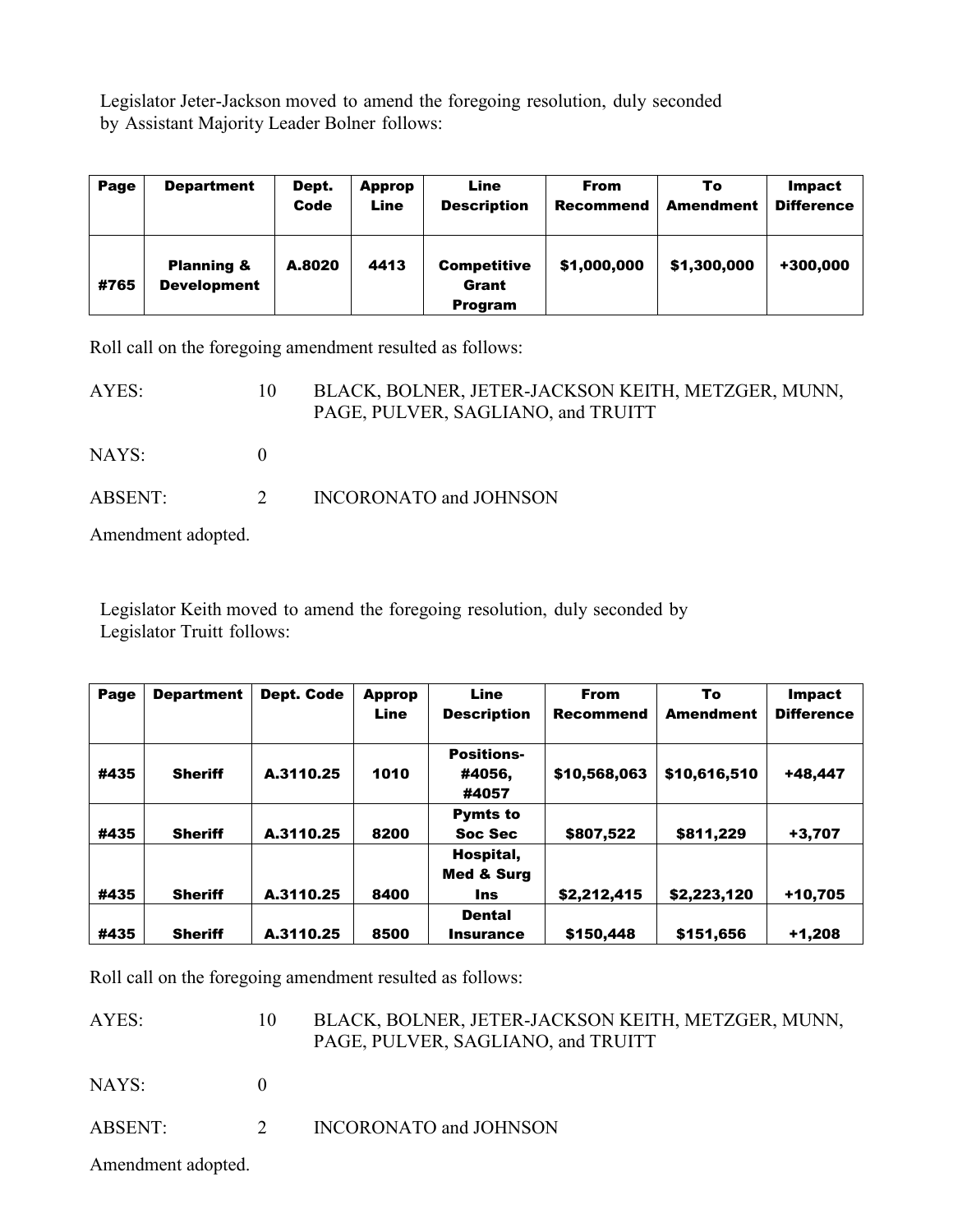Chair Pulver moved to amend the foregoing resolution, duly seconded by Assistant Majority Leader Bolner follows:

| Page | <b>Department</b>                           | Dept.<br>Code | <b>Approp</b><br>Line | Line<br><b>Description</b>                                  | <b>From</b><br><b>Recommend</b> | To<br><b>Amendment</b> | Impact<br><b>Difference</b> |  |
|------|---------------------------------------------|---------------|-----------------------|-------------------------------------------------------------|---------------------------------|------------------------|-----------------------------|--|
| #766 | <b>Planning &amp;</b><br><b>Development</b> | A.8020        | 4414                  | <b>Shared</b><br><b>Services</b><br>Grant<br><b>Program</b> | \$1,000,000                     | \$1,100,000            | +100,000                    |  |
| #765 | <b>Planning &amp;</b><br><b>Development</b> | A.8020        | 4461                  | <b>Contract</b><br><b>Agencies</b><br><b>Coop Ext</b>       | \$344,946                       | \$369,946              | \$25,000                    |  |

Roll call on the foregoing amendment resulted as follows:

| AYES:              | 10       | BLACK, BOLNER, JETER-JACKSON KEITH, METZGER, MUNN,<br>PAGE, PULVER, SAGLIANO, and TRUITT |
|--------------------|----------|------------------------------------------------------------------------------------------|
| NAYS:              | $\theta$ |                                                                                          |
| <b>ABSENT:</b>     | 2        | <b>INCORONATO and JOHNSON</b>                                                            |
| Amendment adopted. |          |                                                                                          |
|                    |          |                                                                                          |

Roll call on the foregoing resolution resulted as follows:

| AYES: | BLACK, BOLNER, JETER-JACKSON, KEITH, METZGER, PAGE, |
|-------|-----------------------------------------------------|
|       | PULVER, SAGLIANO, and TRUITT                        |

- NAYS: 0
- ABSENT: 3 INCORONATO, JOHNSON, and MUNN

Resolution adopted.

There being no further business the meeting was adjourned.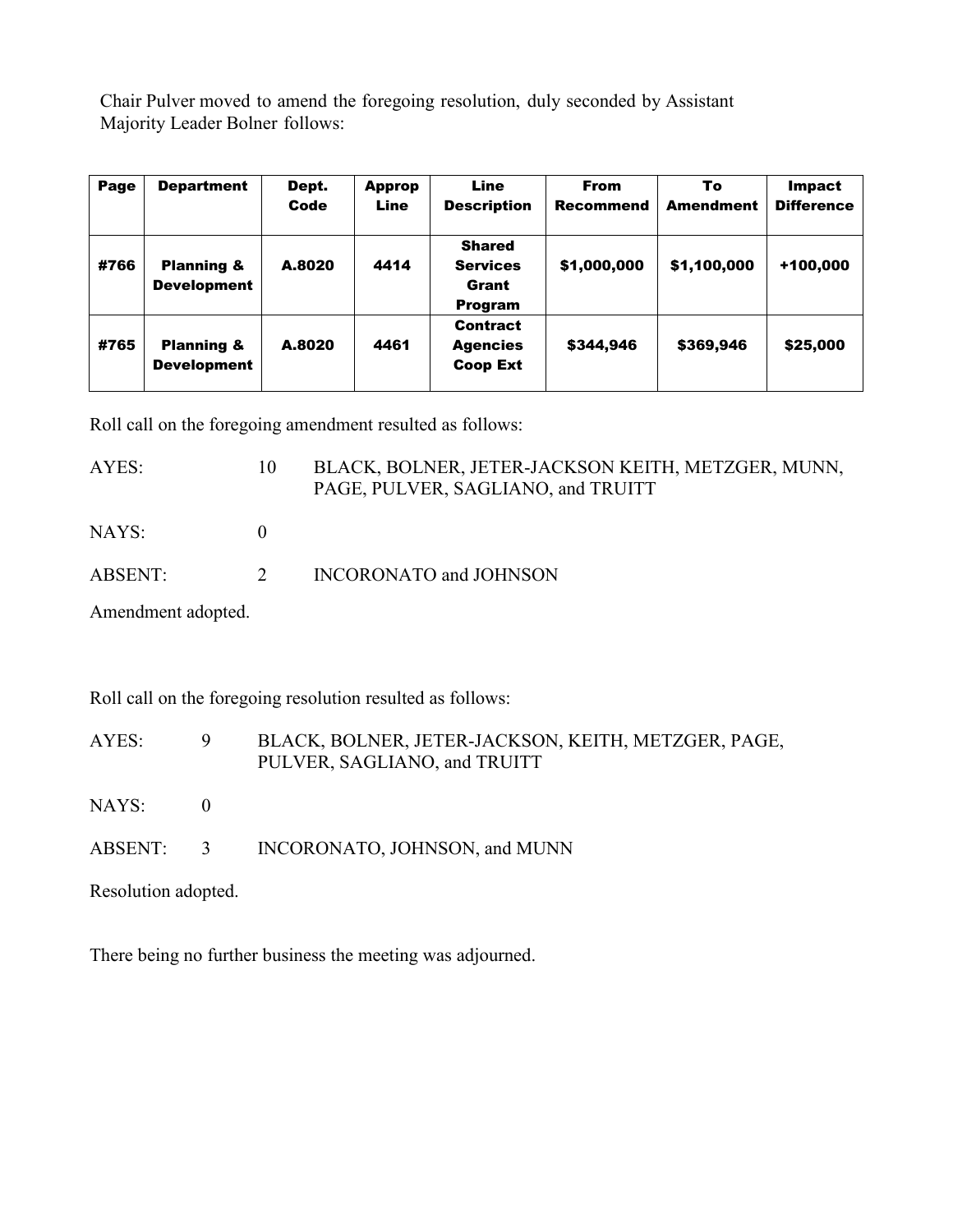# **2020 BUDGET AMENDMENTS**

| <b>PAGE</b> |                                           |           |                              |                                          |             | BM 1154619           | 11:454 624 64 C   | <b>FINAL 12-5-19</b> | HNASPASP          |
|-------------|-------------------------------------------|-----------|------------------------------|------------------------------------------|-------------|----------------------|-------------------|----------------------|-------------------|
| M           | <b>DEPARTMENT</b>                         |           | <b>DEPT CODE APPROP LINE</b> | LINE DESCRIPTION                         | 2019 BUDGET | <b>AMENDED TOTAL</b> | <b>DIFFERENCE</b> | <b>AMENDMENTS</b>    | <b>DIFFERENCE</b> |
|             | 2020- Amendments to Budget Appropriations |           |                              |                                          |             |                      |                   |                      |                   |
|             | <b>APPROPRIATIONS AMENDMENTS:</b>         |           |                              |                                          | <b>FROM</b> | <b>TO</b>            | <b>IMPACT</b>     | <b>TO</b>            | <b>IMPACT</b>     |
|             |                                           |           |                              |                                          |             |                      |                   |                      |                   |
|             | Legislative Amendments:                   |           |                              |                                          |             |                      |                   |                      |                   |
|             | 566 DBCH- Veterans Service Agency         | A.6510    | 4400.4423                    | Contract Agencies- Mental Health America | 100,000     | 150,000              | 50,000            |                      | 50,000            |
|             | 765 Planning & Development                | A.8020    | 4413                         | Competitive Grant Program                | 1,000,000   | 1,350,000            | 350,000           |                      | 350,000           |
|             | 766 Planning & Development                | A.8020    | 4414                         | <b>Shared Services Grant Program</b>     | 1,000,000   | 1,200,000            | 200,000           |                      | 200,000           |
|             | 765 Planning & Development                | A.8020    | 4400.4461                    | Contract Agencies - Coop Ext             | 344,946     | 369,946              | 25,000            |                      | 25,000            |
|             | 212 County Attorney                       | A.1420    | 1010                         | Positions-#4162                          | 1,993,375   | 1,923,489            | (69, 886)         |                      | (69, 886)         |
|             | 212 County Attorney                       | A.1420    | 8200                         | Pymts to Soc Sec                         | 149,852     | 144,505              | (5, 347)          |                      | (5, 347)          |
|             | 212 County Attorney                       | A.1420    | 8400                         | Hospital, Med & Surg Ins                 | 420,428     | 405,722              | (14, 706)         |                      | (14, 706)         |
|             | 212 County Attorney                       | A.1420    | 8450                         | <b>Optical Insurance</b>                 | 4,899       | 4,706                | (193)             |                      | (193)             |
|             | 212 County Attorney                       | A.1420    | 8500                         | Dental Insurance                         | 29,214      | 28,002               | (1, 212)          |                      | (1, 212)          |
| 435         | Sheriff                                   | A.3110.25 | 1010                         | Positions- #4056, #4057                  | 10,568,063  | 10,616,510           | 48,447            |                      | 48,447            |
| 435         | Sheriff                                   | A.3110.25 | 8200                         | Pymts to Soc Sec                         | 807,522     | 811,229              | 3,707             |                      | 3,707             |
| 435         | Sheriff                                   | A.3110.25 | 8400                         | Hospital, Med & Surg Ins                 | 2,212,415   | 2,223,120            | 10,705            |                      | 10,705            |
|             | 435 Sheriff                               | A.3110.25 | 8500                         | Dental Insurance                         | 150,448     | 151,656              | 1,208             |                      | 1,208             |
|             | 666 Office for the Aging                  | A.6772.50 | 4424                         | Home Care                                | 750,000     | 770,000              | 20,000            |                      | 20,000            |
|             | 553   DBCH- Diversion Programs            | A.4320.46 | 4653                         | Public Info and Services                 |             | 20,000               | 20,000            |                      | 20,000            |
|             | 260 Contingency and Vacancy Factor        | A.1990    | 4007                         | <b>General Contingency</b>               | 1,000,000   | 1,247,636            | 247,636           |                      | 247,636           |
|             | 293 Distribution of Sales Tax             | A.1985    |                              | 4442.5899 Municipalities Sales Tax Share | 33,097,140  | 33,292,857           | 195,717           |                      | 195,717           |
|             | Total Legislative Amendments:             |           |                              | 1,081,076                                |             | 1,081,076            |                   |                      |                   |
|             |                                           |           |                              |                                          |             |                      |                   |                      |                   |
|             | TOTAL CHANGE TO APPROPRIATIONS:           |           |                              |                                          |             |                      | 1,081,076         |                      | 1,081,076         |
|             | <b>CUMMULATIVE CHANGE:</b>                |           | 514,012,285                  |                                          | 514,012,285 |                      |                   |                      |                   |

 $-1$